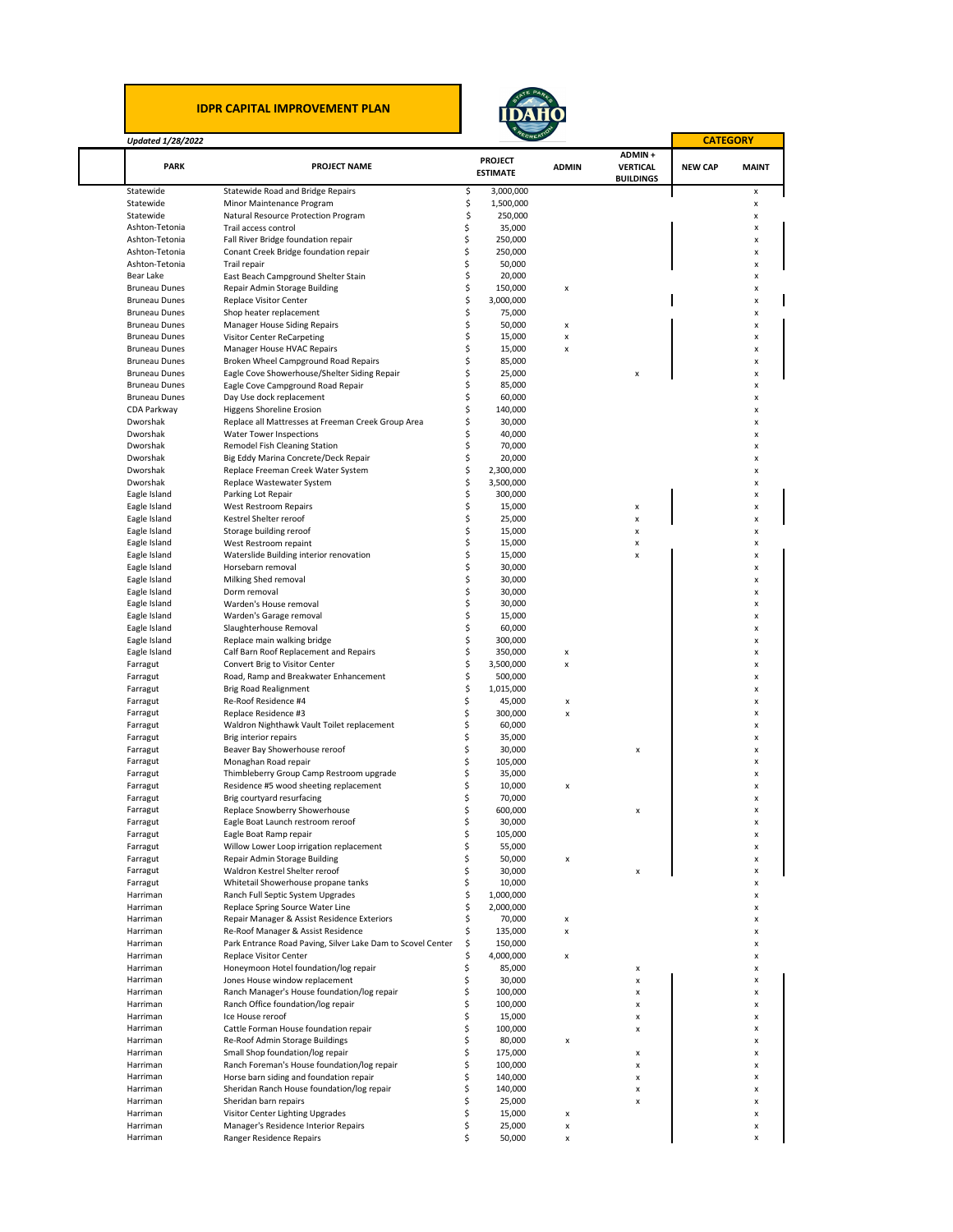| Harriman                 | Replace Ranch Manager's House HVAC                                                  | \$       | 15,000            | x |        | x      |
|--------------------------|-------------------------------------------------------------------------------------|----------|-------------------|---|--------|--------|
| Harriman                 | Ice House foundation/log repair                                                     | \$       | 30,000            |   | x      | X      |
| Harriman                 | Cattle Forman House furnace replacement                                             | \$       | 15,000            |   | X      | x      |
| Harriman                 | Harriman Cottage foundation evaluation and repair                                   | \$       | 100,000           |   | x      | x      |
| Harriman                 | Tractor House exterior repairs                                                      | \$       | 45,000            |   | x      | x      |
| Harriman                 | Tractor Storage exterior repairs                                                    | \$       | 70,000            |   | x      | x      |
| Harriman                 | <b>Bull Barn repairs</b>                                                            | \$       | 70,000            |   | x      | X      |
| Harriman                 | Osborn Parking resurface                                                            | \$       | 15,000            |   |        | x      |
| Harriman                 | Replace Thurman Creek pedestrian bridge                                             | \$       | 60,000            |   |        | x      |
| <b>Hells Gate</b>        | Marina Dock Replacement Phase 2                                                     | \$       | 650,000           |   |        | x      |
| <b>Hells Gate</b>        | Renovate Manager's Residence                                                        | \$       | 100,000           | X |        | x      |
|                          |                                                                                     | \$       | 300,000           |   |        |        |
| Hells Gate               | Repair Campground Roads                                                             | \$       |                   |   |        | x      |
| Hells Gate               | Campground Restroom C Renovation                                                    |          | 200,000           |   | X      | x      |
| <b>Hells Gate</b>        | Campground Restroom B Renovation                                                    | \$       | 200,000           |   | x      | x      |
| <b>Hells Gate</b>        | Marina Parking Lot Sidewalk repair                                                  | \$       | 10,000            |   |        | x      |
| Hells Gate               | Shop Parking Repair                                                                 | \$       | 15,000            |   |        | x      |
| <b>Hells Gate</b>        | Campground Restroom A renovation                                                    | \$       | 200,000           |   | X      | x      |
| Hells Gate               | Jack O'Connor Center Re-roof                                                        | \$       | 200,000           | x |        | x      |
| <b>Hells Gate</b>        | Jack O'Conner Fire Suppression System                                               | \$       | 500,000           |   |        | x      |
| <b>Hells Gate</b>        | Jack O'Conner Street Lighting                                                       | \$       | 100,000           | X |        | x      |
| Henry's Lake             | Split Tank for Fuel Storage                                                         | \$       | 60,000            |   |        | x      |
| Henry's Lake             | Phase 2 of Water Line Upgrade                                                       | \$       | 850,000           |   |        | x      |
| Henry's Lake             | Electric Heaters for New Loop Restroom                                              | \$       | 15,000            |   |        | x      |
| Henry's Lake             | Old Campground Sewer Upgrade                                                        | \$       | 35,000            |   |        | x      |
| Henry's Lake             | Sewer System Replacement                                                            | \$       | 1,000,000         |   |        | x      |
| Heyburn                  | Chatcolet Boat Ramp Repairs                                                         | \$       | 100,000           |   |        | x      |
| Heyburn                  |                                                                                     | \$       | 45,000            |   |        | x      |
|                          | Replace Rocky Point Fuel Dispenser                                                  |          |                   |   |        |        |
| Heyburn                  | Replace Rocky Point Marina Docks                                                    | \$       | 500,000           |   |        | x      |
| Heyburn                  | Hawley's Landing Chip Seal CG Roads                                                 | \$       | 125,000           |   |        | x      |
| Heyburn                  | Chatcolet Parking Lot gravel addition                                               | \$       | 30,000            |   |        | x      |
| Heyburn                  | Replace Rocky Point Boat Launch Docks                                               | \$       | 105,000           |   |        | x      |
| Heyburn                  | Highway 5 Day Use Dock Replacement                                                  | \$       | 60,000            |   |        | x      |
| Heyburn                  | Upgrade CCC Garage                                                                  | \$       | 15,000            |   | x      | x      |
| Heyburn                  | Chatcolet Boat Launch dock replacement                                              | \$       | 140,000           |   |        | x      |
| Heyburn                  | Benewah Campground dock replacement                                                 | \$       | 60,000            |   |        | x      |
| Heyburn                  | Plummer Creek Shelter reroof                                                        | \$       | 15,000            |   | X      | x      |
| Heyburn                  | Re-Roof Assistant Manager's Residence                                               | \$       | 35,000            | x |        | x      |
| Heyburn                  | Plummer Creek Bridge Replacement                                                    | \$       | 600,000           |   |        | x      |
| Heyburn                  | Wastewater Lagoon Facility Repairs                                                  | \$       | 3,000,000         |   |        | x      |
| Lake Cascade             | Van Wyck Campground Upgrades                                                        | \$       | 1,400,000         |   |        | X      |
| Lake Cascade             | Upgrade Bureau of Rec House                                                         | \$       | 240,000           |   |        | x      |
|                          |                                                                                     | \$       |                   |   | X      |        |
| Lake Cascade             | <b>Boulder Creek Improvements</b>                                                   |          | 600,000           |   |        | x      |
| Lake Cascade             | Sugarloaf Boat Ramp Extension                                                       | \$       | 115,000           |   |        | x      |
| Lake Cascade             | Snowbank Road/Parking resurfacing                                                   | \$       | 30,000            |   |        | x      |
| Lake Cascade             | Boulder Creek Entry Road crack seal                                                 | \$       | 30,000            |   |        | x      |
| Lake Cascade             | Boulder Creek Restroom well issues                                                  | \$       | 30,000            |   |        | x      |
| Lake Cascade             | Boulder Creek Boat Ramp Parking crack seal                                          | \$       | 45,000            |   |        | x      |
| Lake Cascade             | Re-Roof Poison Creek Shop                                                           | \$       | 45,000            | X |        | x      |
| Lake Cascade             | Cabarton Parking Resurface                                                          | \$       | 15,000            |   |        | x      |
| Lake Cascade             | Boulder Creek Boat Ramp Dock replacement                                            | \$       | 140,000           |   |        | x      |
| Lake Cascade             | Crown Pt. Winter Parking Lot crack seal                                             | \$       | 15,000            |   |        | x      |
| Lake Cascade             | Crown Point Campground Road                                                         | \$       | 280,000           |   |        | x      |
| Lake Cascade             | Sugarloaf Campground Road Repair                                                    | \$       | 70,000            |   |        | x      |
| Lake Cascade             | Poison Creek Dock Replacement                                                       | \$       | 140,000           |   |        | x      |
| Lake Cascade             | West Mountain Campground Road Repair                                                | \$       | 15,000            |   |        | x      |
| Lake Cascade             | West Mtn. Campground Restroom Reroof                                                | \$       | 25,000            |   |        | x      |
| Lake Cascade             | Huckleberry Restroom Reroof                                                         | \$       | 25,000            |   | x<br>X | x      |
|                          | Cabarton Restroom Reroof                                                            |          |                   |   |        |        |
| Lake Cascade             |                                                                                     | Ś        | 25,000            |   |        |        |
| Lake Cascade             | Buttercup Boat Launch Restroom Reroof                                               | \$       | 25,000            |   | X      | x      |
| Lake Cascade             | Buttercup North Restroom Reroof                                                     | \$       | 25,000            |   | x      | x      |
| Lake Walcott             | Campground Water and Electrical Upgrades                                            | \$       | 750,000           |   |        | x      |
| Lake Walcott             | Boat Ramp Day Use Shelter                                                           | \$       | 150,000           |   | x      | x      |
| Lake Walcott             | Gazebo reroof                                                                       | \$       | 45,000            |   | x      | x      |
| Lake Walcott             | Hexagon shelter reoof                                                               | \$       | 15,000            |   | x      | x      |
| Lake Walcott             | Interpretive shelter path repair                                                    | \$       | 28,000            |   |        | x      |
| Lake Walcott             | Boat Ramp Day Use Parking Area                                                      | \$       | 15,000            |   |        | x      |
| Lake Walcott             | Upper Lakeview parking area repair                                                  | \$       | 30,000            |   |        | x      |
| Lake Walcott             | RV Campground Shelter reroof                                                        | \$       | 20,000            |   | x      | x      |
| Lake Walcott             | Day Use Restroom 2 reroof                                                           | \$       | 30,000            |   | x      | x      |
| Lake Walcott             | Day Use Restroom 2 interior upgrade                                                 | \$       | 100,000           |   | x      | x      |
| Lake Walcott             | Day Use Restroom 3 reroof                                                           | \$       | 30,000            |   | x      | x      |
|                          |                                                                                     | \$       |                   |   |        |        |
| Lake Walcott             | Day Use Restroom 3 interior upgrade                                                 |          | 100,000           |   | x      | x      |
| Lake Walcott             | Day Use Restroom 4 reroof                                                           | \$       | 30,000            |   | x      | x      |
| Lake Walcott             | Day Use Restroom 4 interior upgrade                                                 | \$       | 100,000           |   | x      | X      |
| Lake Walcott             | Klebe Shelter reroof                                                                | \$       | 30,000            |   | X      | x      |
| Lake Walcott             | Interpretive Shelter reroof                                                         | \$       | 25,000            |   | X      | x      |
| Lake Walcott             | Day Use loop road/parking repair                                                    | \$       | 170,000           |   |        | X      |
| Land of Yankee Fork      | Park Camping Expansion and Improvements                                             | \$       | 3,500,000         |   |        | x      |
| Land of Yankee Fork      | Repair Visitor Center Restrooms                                                     | \$       | 60,000            | X |        | x      |
| Land of Yankee Fork      | Architect Report for Bayhorse VC                                                    | \$       | 195,000           |   |        | x      |
| Land of Yankee Fork      | Ramshorn Mine evaluation                                                            | \$       | 60,000            |   |        | x      |
| Land of Yankee Fork      | Visitor Center water line repair                                                    | \$       | 70,000            | X |        | x      |
| Land of Yankee Fork      | Bayhorse Kilns Stabilization/Rebuild                                                | \$       | 600,000           |   | x      | x      |
| Land of Yankee Fork      | Phase 2 of Irrigation Repair                                                        | \$       | 90,000            |   |        | x      |
| Lucky Peak               | <b>Expand Existing Spring Shores Marina</b>                                         | \$       | 8,000,000         |   |        | x      |
|                          |                                                                                     |          |                   |   |        |        |
|                          |                                                                                     |          |                   |   |        |        |
| Lucky Peak<br>Lucky Peak | Electronic Entrance/Egress Gate at Spring Shores<br>Replace Kiosk at Discovery Unit | \$<br>\$ | 35,000<br>105,000 |   | X      | x<br>x |